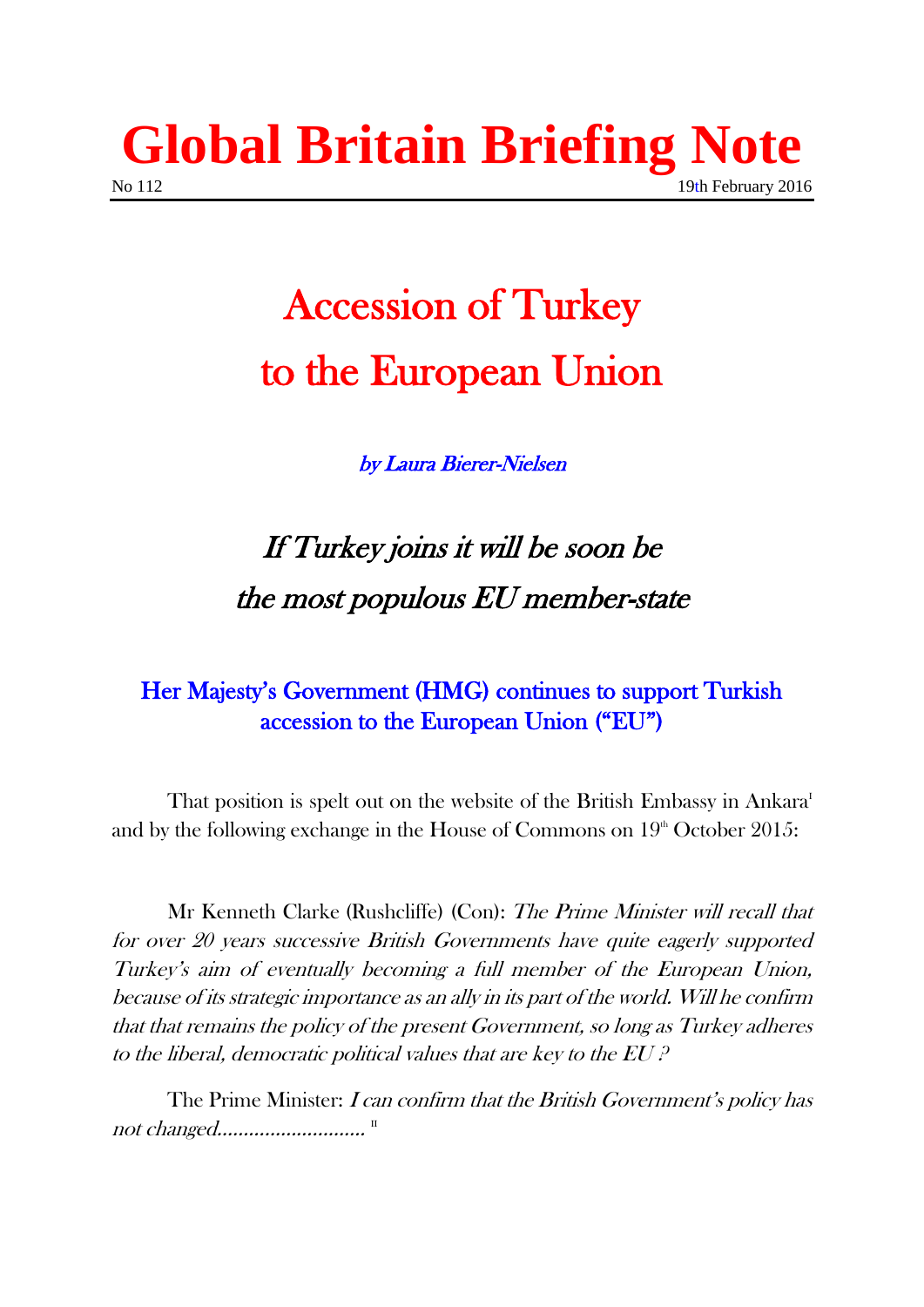#### Support for Turkish accession in other EU Member States – and Brussels - appears to be heavily qualified

In Germany, in October 2015, Mrs Merkel said "I have always been against….." – though she appeared to contradict this by saying a few days later "Germany is ready this year to open Chapter 17 (economic and monetary policy), and to make preparations for (chapters) 23 (judiciary and fundamental rights) and 24 (justice, freedom and security). We can talk about the details.  $"\mathbb{I}$ 

In France, where a significant proportion of the French electorate is opposed to Turkish accession, support waxes and wanes depending on which president occupies the Elysee Palace. In March 2005, President Chirac "guaranteed" that any proposal for Turkish admission to the EU would be subject to a referendum of the French people. The written French constitution was changed accordingly. His successor President Sarkozy removed this clause from the French constitution in 2012. In 2015 the current French president, Hollande, stated that Turkish admission to the EU would be once again subject to a referendum of the French people.

In Brussels, in their final debate (May 2014) on German television ahead of elections to be President of the European Commission, the two leading candidates, Jean-Claude Juncker and Martin Schulz, promised that Turkey would not join the club under their watch.  $W$ 

Turkey's position on accession to the EU is, in contrast, clear:

"Turkey continues to take resolute steps towards full membership. Development of democracy and human rights, institutionalization of free market economy and establishment of modern life standards in every field are among the most fundamental dynamics of Turkey's EU policy." - Turkey's official foreign affairs website as of January 2016 $V$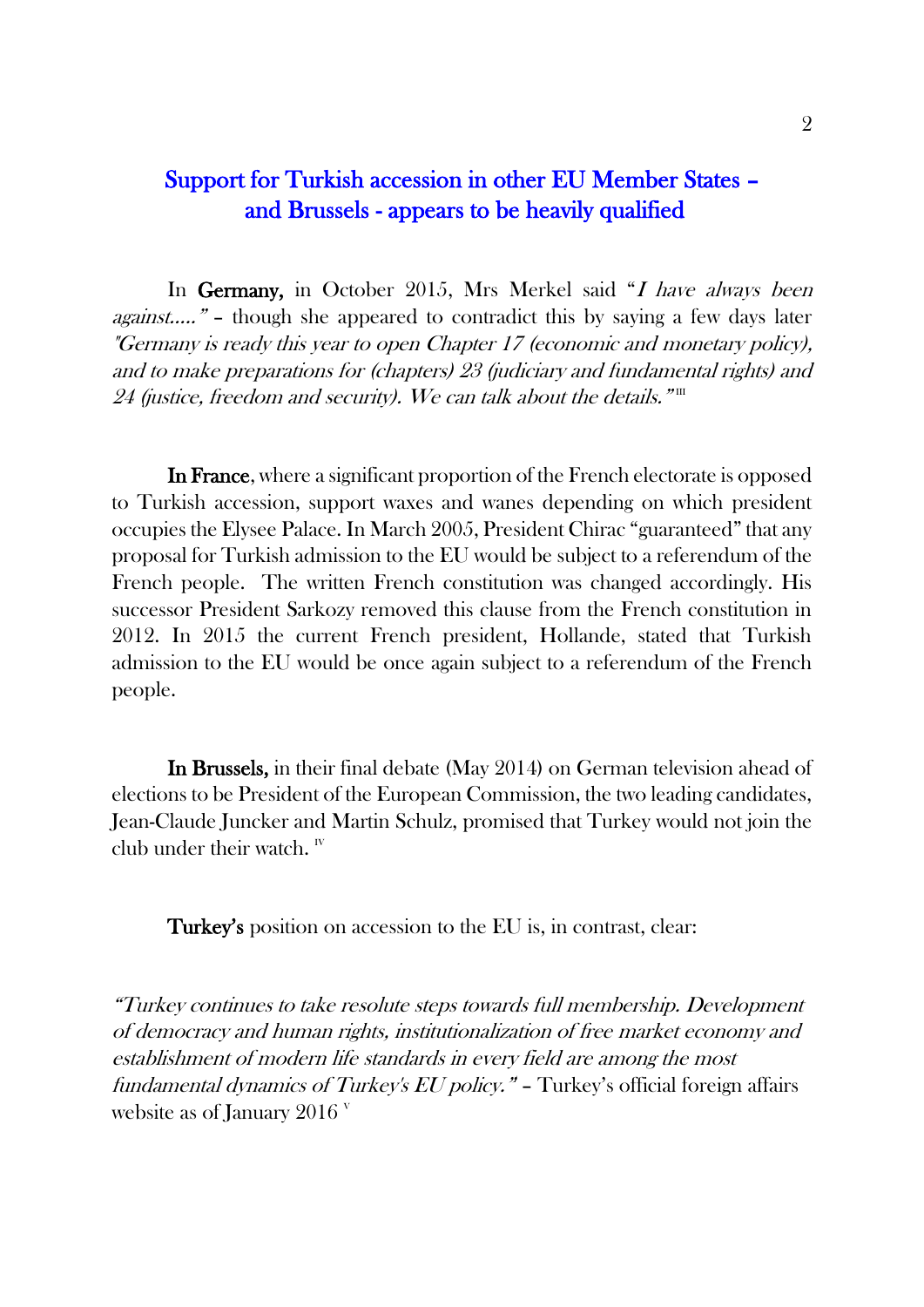## The process of accession of Turkey to the EU began in 1963, ten years before the UK joined the then EEC

**1963 -** Ankara Association Agreement for the progressive establishment of a Customs Union with the then EEC

**1987 -** Turkey applied to join what was then the European Economic Community

**1995** - Turkey-EU Association Council finalises agreement creating a customs union.

1997 - Luxembourg Council summit declares Turkey eligible to become EU member.

1999 - Helsinki European Council declares Turkey a Candidate Country

2001 – European Council adopts Accession Partnership for Turkey.

2004 - European Council declares that Turkey sufficiently fulfils the criteria for opening accession negotiations in 2005

2005 – European Council adopts negotiating framework, and negotiations are formally opened. $V<sup>T</sup>$ 

| Table 1: Current & projected populations of Turkey, Germany, France, the $UKT$  |                  |                  |                  |  |
|---------------------------------------------------------------------------------|------------------|------------------|------------------|--|
| Country                                                                         | Population 2015: | Population: 2035 | Population: 2045 |  |
|                                                                                 | million          | million          | million          |  |
| <b>Turkey</b>                                                                   | 79.4             | 88.3             | 89.6             |  |
| Germany                                                                         | 80.7             | 76.6             | 73.3             |  |
| France                                                                          | 66.6             | 70.1             | 69.9             |  |
| <b>UK</b>                                                                       | 64.1             | 69.4             | 70.7             |  |
| 1 Wikepedia.org/wiki/List of countries by past $\&$ future population estimates |                  |                  |                  |  |

#### If Turkey accedes it will soon be the EU's most populous member-state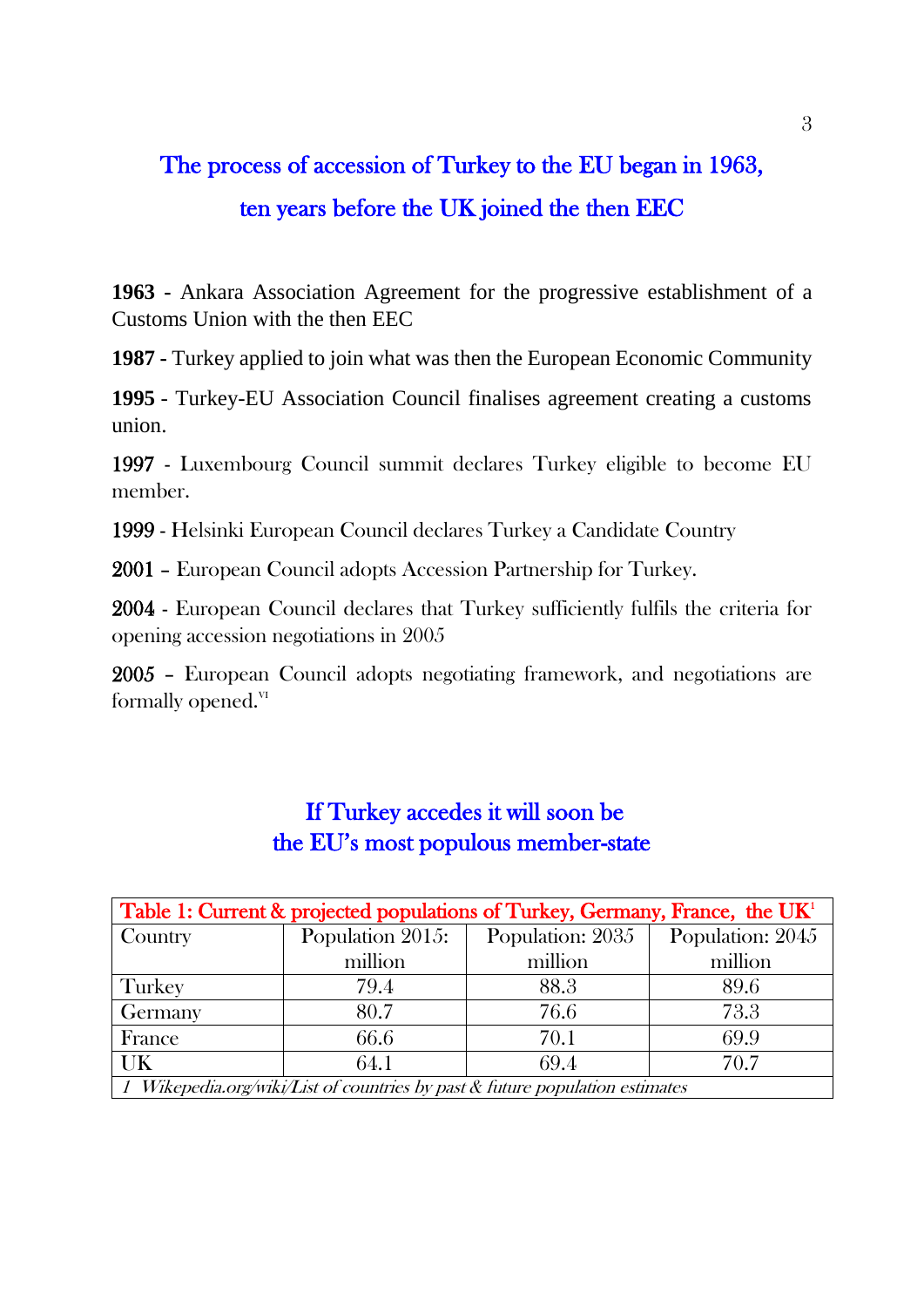#### **History of Turkey**

The Ottoman Empire grew from territories seized from the Byzantine Empire and Crusader States by Turks from central Asia, culminating in the Fall of Constantinople in 1453.

The westward expansion of the Ottoman Empire was ultimately checked at the Battle of Vienna in 1683 and its European territories were confined to the Balkans. At its height the Ottoman Empire stretched from the Barbary States in western North Africa to Iraq in the east and Egypt in the south

The collapse and dissolution of the Ottoman Empire came after the end of the First World War. The modern Turkish state, led by its reforming leader and first president, Ataturk, was recognised in 1923. The capital was transferred from Istanbul (the former Constantinople) to Ankara from where a process of modernisation and secularisation was undertaken during the 1920s and 1930s.

Turkey remained neutral during the Second World War. It joined NATO in 1952. Turkey invaded northern Cyprus in July 1974 following the Cypriot coup d'état, which had been ordered by the military Junta in Greece and staged by the Cypriot National Guard. In February 1975, Turkey declared the occupied areas of the Republic of Cyprus to be a "Federated Turkish State"; Turkish forces have remained there ever since.

Turkey has borders with Syria, Iraq, Iran, Armenia, Georgia, Greece, Bulgaria and the Azerbaijani exclave of Nakhchivan.

#### *Demographics of Turkey*

*Religion:* Muslim 99.8% (mostly Sunni), other 0.2% (mostly Christians and Jews)

*Ethnicity:* Turkish 70-75%, Kurdish 18%, other minorities 7-12% VII

Turkey's main cities are Istanbul with a population of 14.2 million, and Ankara with a population of 4.8 million.

*Table 1 on the previous page gives current and projected Turkish population data.*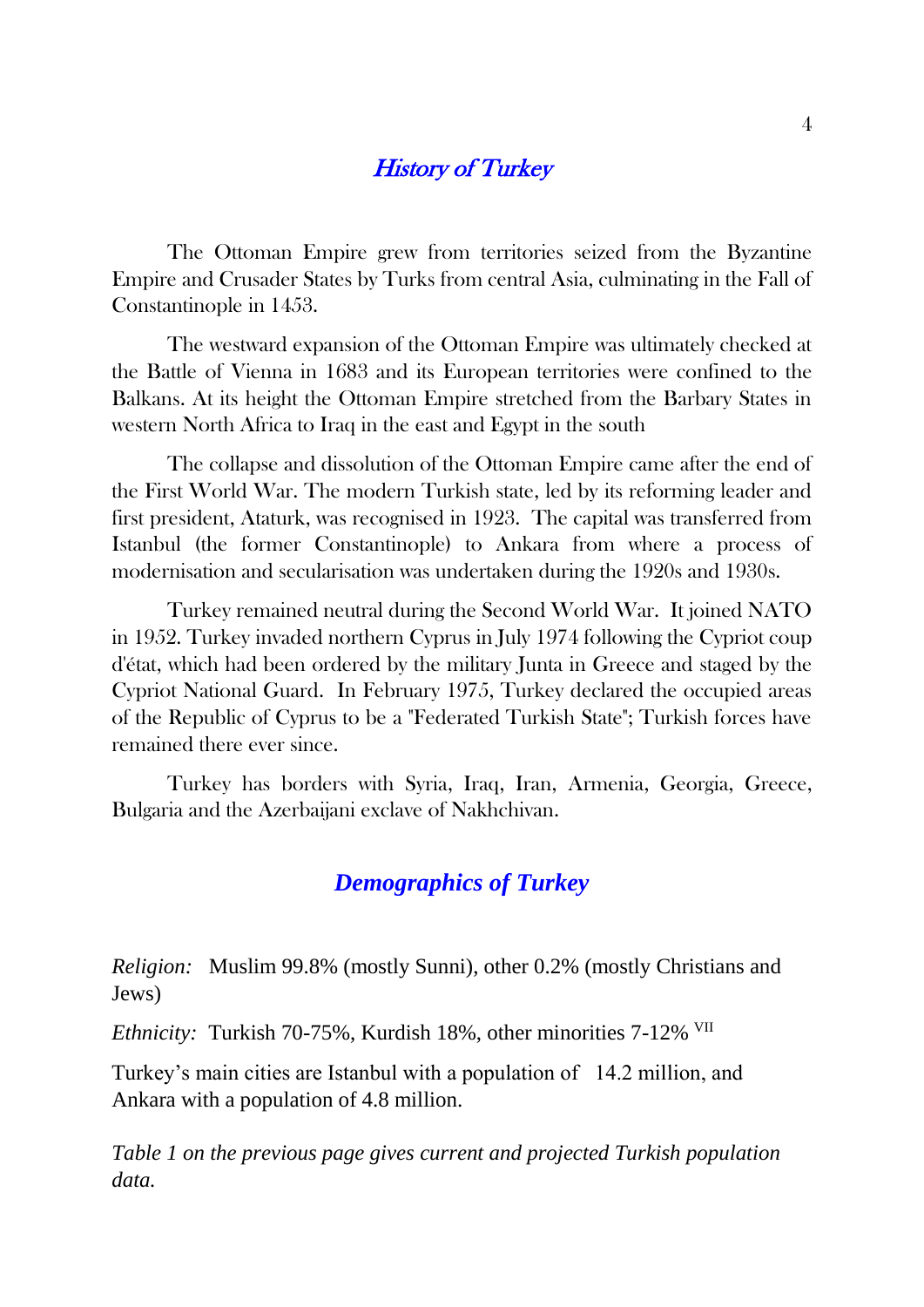Turkey's economy is roughly two-fifths the size of Germany's, & roughly 60% of those of France & the UK:-

| Table 2: GDP @ ppp <sup>1</sup> : US dollars billion: 2014 |       |  |
|------------------------------------------------------------|-------|--|
| Turkey                                                     | 1515  |  |
| Germany                                                    | 3748  |  |
| France                                                     | 2.591 |  |
| UK                                                         | 2569  |  |
| EU                                                         | 18640 |  |
| 1 Wikepedia.org/wiki/list of countries by GDP              |       |  |

The prosperity of the average Turk is between 40% and 50% of that of citizens of Germany, France & the UK:-

| Table 3: GDP @ $ppp^1$ in 2014: US dollars '000  |      |  |  |
|--------------------------------------------------|------|--|--|
| Turkey                                           | 19.7 |  |  |
| Croatia                                          | 20.9 |  |  |
| Germany                                          | 46.2 |  |  |
| France                                           | 40.5 |  |  |
| <b>I</b> K                                       | 39.8 |  |  |
| 1 Wikepedia.org/wiki/List of IMF GDPs per capita |      |  |  |

Turkey's official minimum wage is between three & four times lower than those of Germany, France or the UK:-

| Table 4: Minimum wages <sup>1</sup> in 2014: annual nominal US dollars |        |  |
|------------------------------------------------------------------------|--------|--|
| <b>Germany</b>                                                         | 23,750 |  |
| France                                                                 | 23,350 |  |
| <b>United Kingdom</b>                                                  | 21,899 |  |
| Turkey                                                                 | 6,588  |  |
| 1 https://en.wikipedia.org/wiki/List_of_minimum_wages_by_country       |        |  |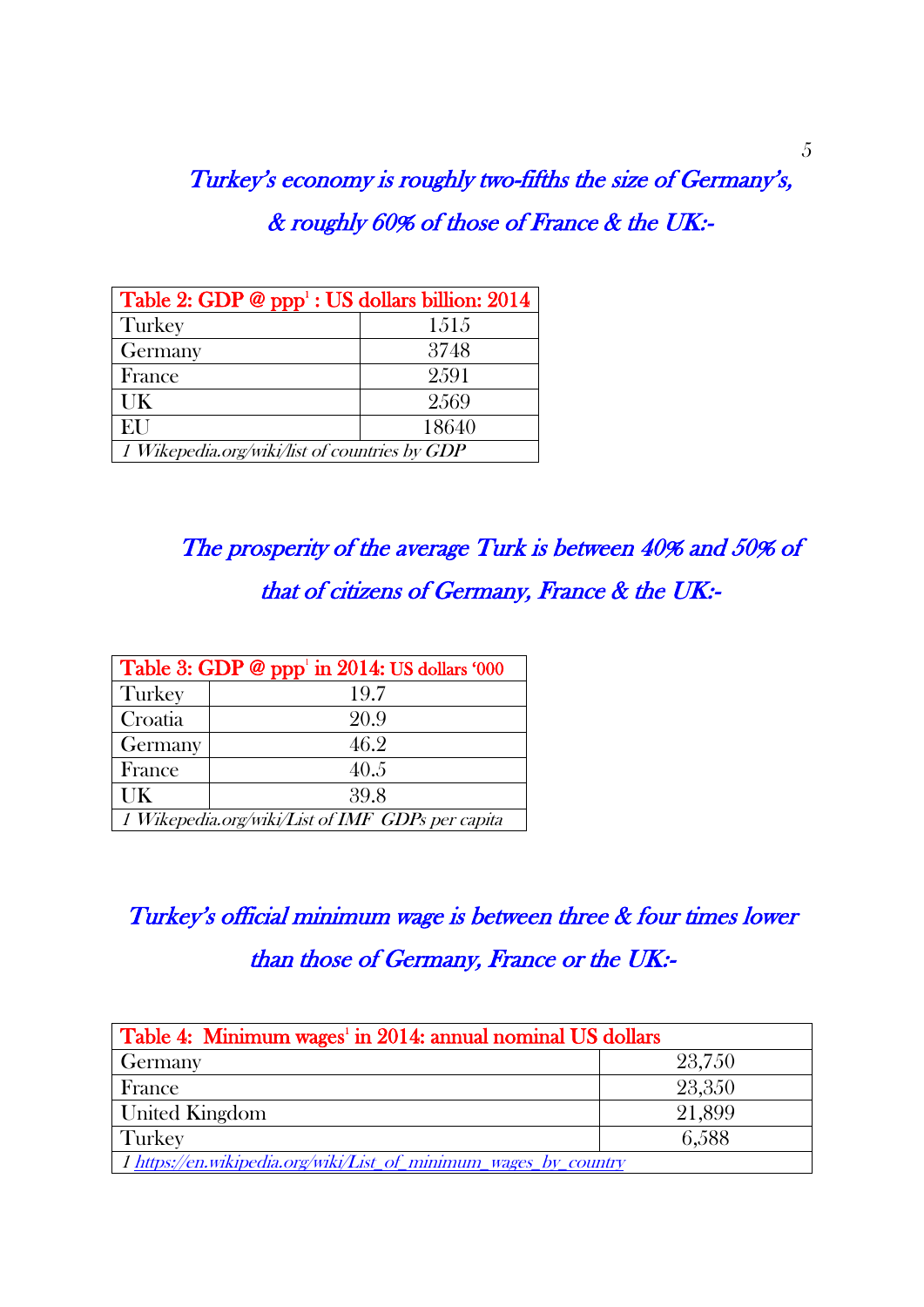#### **References**

1 HMG website- British position on Turkey's accession <https://www.gov.uk/government/world/organisations/british-embassy-ankara>

2 Hansard: House of Commons,  $19<sup>th</sup>$  October 2015, Col 661/662: Debate on European Council meeting of  $15<sup>th</sup>$  October 2015: http://www.parliament.uk/business/news/2015/october/this-week-in-thecommons-19-to-23-october-2015/

3 Euractiv: Merkel and Juncker's positon on Turkey's accession– October 2015 [http://www.euractiv.com/sections/enlargement/merkel-says-ready](http://www.euractiv.com/sections/enlargement/merkel-says-ready-support-turkey-eu-accession-process-318615)[support-turkey-eu-accession-process-318615](http://www.euractiv.com/sections/enlargement/merkel-says-ready-support-turkey-eu-accession-process-318615) http://www.euractiv.com/sections/enlargement/merkel-against-turkeyjoining-eu-318328

4 Euractiv: Juncker's position on Turkey's accession- May 2014 http://www.euractiv.com/sections/eu-elections-2014/juncker-and-schulz-sayno-turkey-last-tv-duel-302278

5 Turkey's official foreign affairs websitehttp://www.mfa.gov.tr/relations-between-turkey-and-the-europeanunion.en.mfa

6 European Commission website - Turkey's accession timeline http://ec.europa.eu/enlargement/countries/detailed-countryinformation/turkey/index\_en.htm

7 World Atlas – Turkey's demographics http://www.worldatlas.com/webimage/countrys/asia/turkey/trfacts.htm